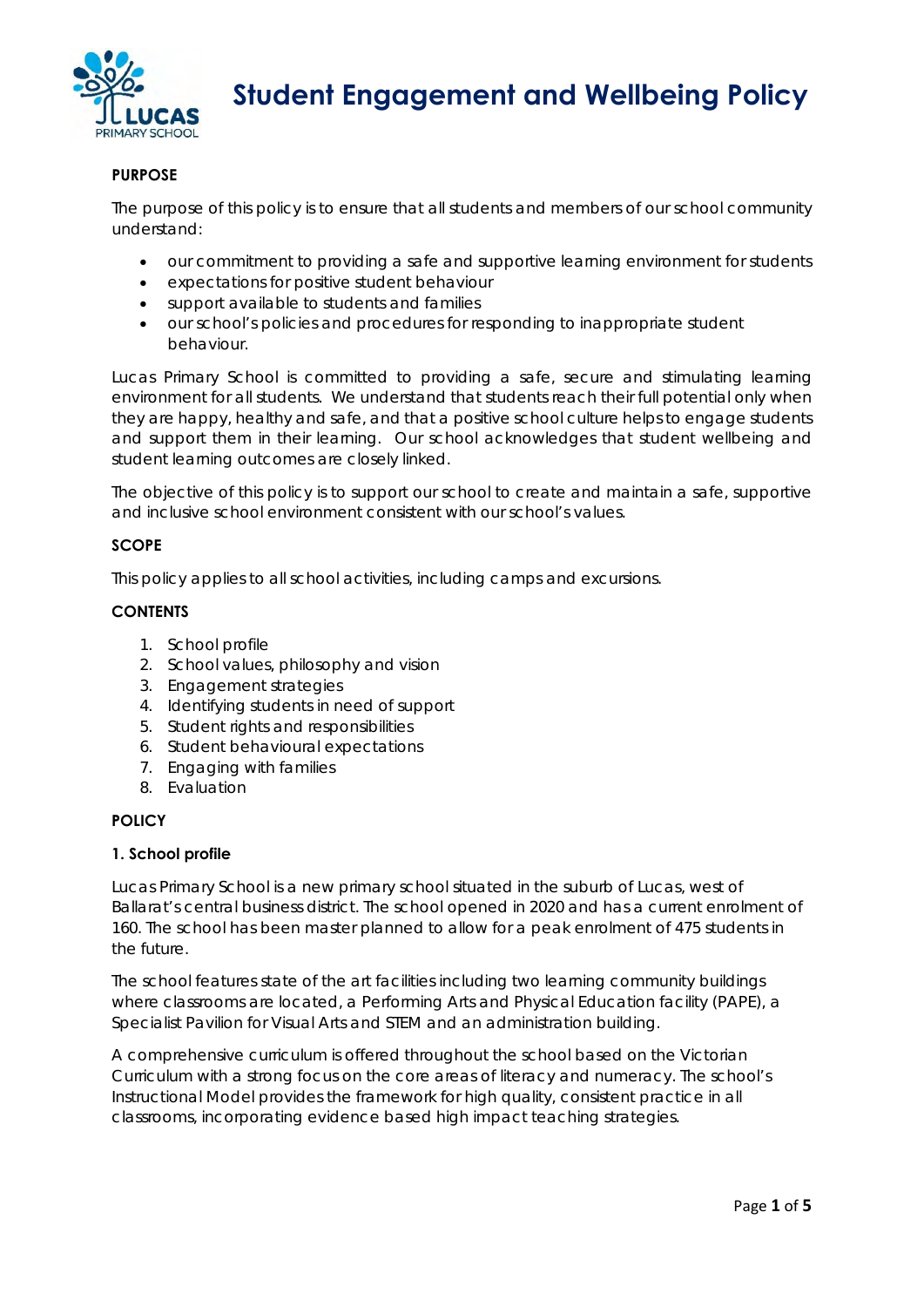Clear learning intentions and success criteria are developed for all lessons, with explicit teaching provided at students' point of need. Data is collected and used to provide a differentiated program ensuring challenge and support for all learners. Students in all year levels have reading, writing and numeracy goals they are continually working towards to maximise their learning growth. Feedback and reflection are important elements of all lessons.

A highly engaging specialist program is offered in Visual Arts, Physical Education and Performing Arts.

# **2. School vision, mission and values**

The school's vision is to empower all students to achieve their best, promoting high quality learning and teaching and excellence in all areas.

We provide an engaging and challenging curriculum that caters for the needs of all learners within a positive, inclusive and supportive learning community. Our aim is for all students to develop the knowledge, skills and attributes to achieve success in learning and life. We value and promote strong home-school partnerships and connections with the wider community.

Our values are respect, responsibility, excellence and growth.

### **3. Engagement strategies**

Lucas Primary School has developed a range of strategies to promote engagement, positive behaviour and respectful relationships for all students in our school. We acknowledge that some students may need extra social, emotional or educational support at school, and that the needs of students will change over time as they grow and learn.

A summary of the universal (whole school), targeted (year group specific) and individual strategies used by our school are included below:

Whole school strategies include:

- high and consistent expectations of all staff, students and parents and carers
- prioritising positive relationships between staff and students, recognising the fundamental role this plays in building and sustaining student wellbeing
- creating a culture that is inclusive, engaging and supportive
- welcoming all parents/carers and being responsive to them as partners in learning
- analysing and being responsive to a range of school data such as attendance, Attitudes to School Survey, parent survey data, student management data and school level assessment data
- using an Instructional Model to ensure an explicit, consistent model of instruction that is evidenced-based, incorporating high impact teaching strategies (HITS)
- providing a broad curriculum incorporating specialist programs and extracurricular opportunities
- utilising formative assessment including goal setting to promote student agency in their learning
- planning transition programs to support students moving into different stages of their schooling
- acknowledging positive behaviour and student achievement in classrooms, and formally in school assemblies, newsletters and communication to parents
- monitoring student attendance and implementing attendance improvement strategies at a whole-school and individual level
- creating opportunities for cross-age connections
- engaging in school wide positive behaviour support with our staff and students, which includes programs such as Respectful Relationships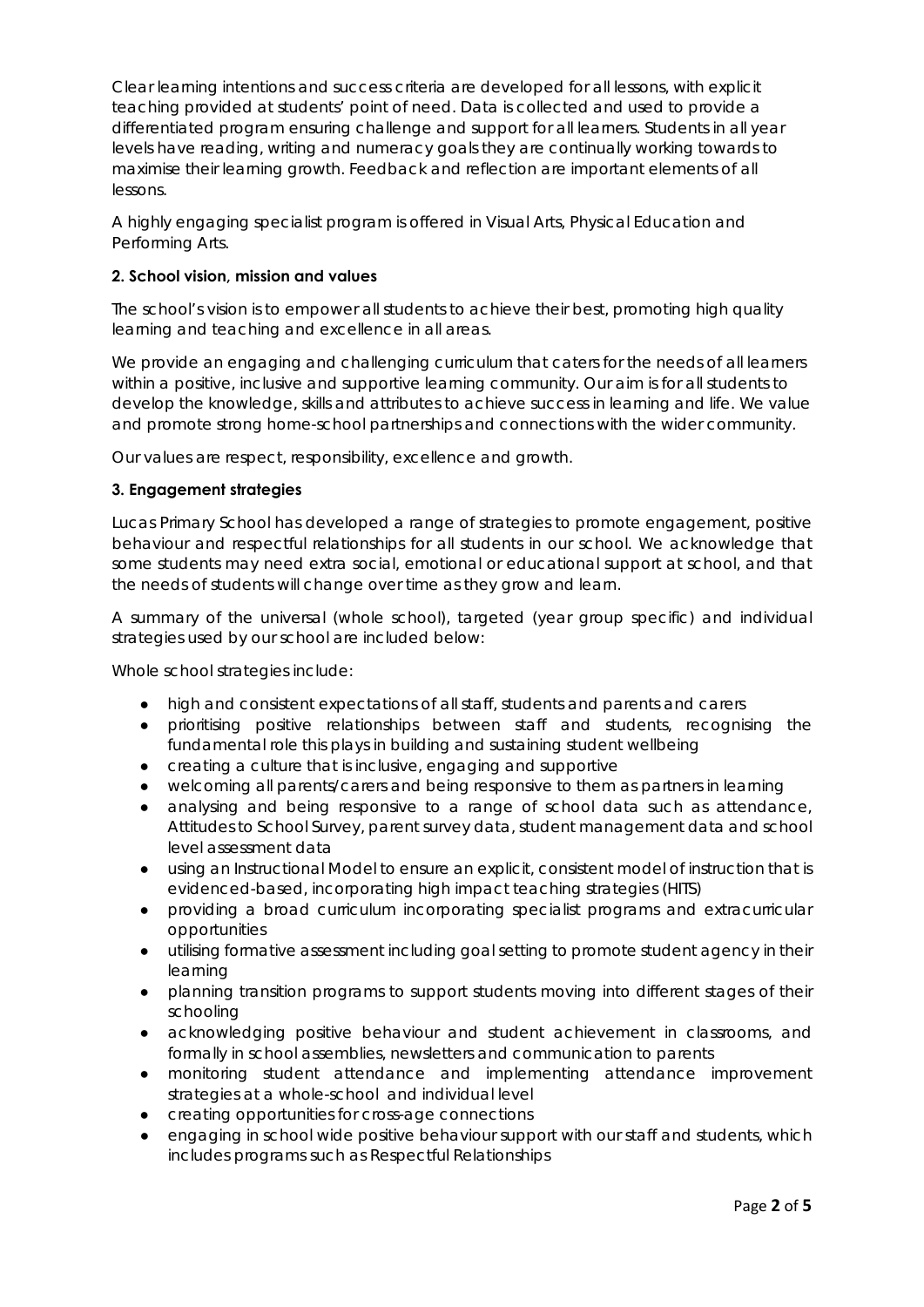Targeted/ Individual strategies include:

- building constructive relationships with students at risk or students who are vulnerable due to complex individual circumstances
- meeting with a student and their parent/carer to talk about how best to help the student engage with school
- developing an Individual Learning Plan and/or a Behaviour Support Plan
- ensuring ILPs and regular Student Support Group (SSG) meetings for PSD (Program for Students with Disabilities) students, Koorie students, students in Out of Home Care and students with complex needs that require ongoing support and monitoring.
- referring students to Student Support Services and/or appropriate external supports (ie allied health professionals, ChildFirst)

Where necessary the school will support the student's family to engage by:

- being responsive and sensitive to changes in the student's circumstances and health and wellbeing
- collaborating, where appropriate and with the support of the student and their family, with any external allied health professionals, services or agencies that are supporting the student
- monitoring individual student attendance and developing an Attendance Improvement Plan in collaboration with the student and their family
- running regular Student Support Group meetings for all students:
	- o with PSD funding
	- o in Out of Home Care
	- o and with other complex needs that require ongoing support and monitoring.

#### **4. Identifying students in need of support**

Lucas Primary School is committed to providing the necessary support to ensure our students are supported intellectually, emotionally and socially. Lucas Primary School will utilise the following information and tools to identify students in need of extra emotional, social or educational support:

- *personal, health and learning information gathered upon enrolment and while the student is enrolled*
- *attendance records*
- *academic performance*
- *observations by school staff such as changes in engagement, behaviour, self-care, social connectedness and motivation*
- *engagement with families*

#### **5. Student rights and responsibilities**

All members of our school community have a right to experience a safe and supportive school environment. We expect that all students, staff, parents and carers treat each other with respect and dignity. Our school's Statement of Values highlights the rights and responsibilities of members of our community.

Students have the right to:

- work in a safe and secure environment, without intimidation, bullying or harassment
- be able to learn and play without interruption or interference
- be treated with care, respect and fairness and to be valued as an individual
- have access to quality teaching and learning programs
- participate fully in the school's educational program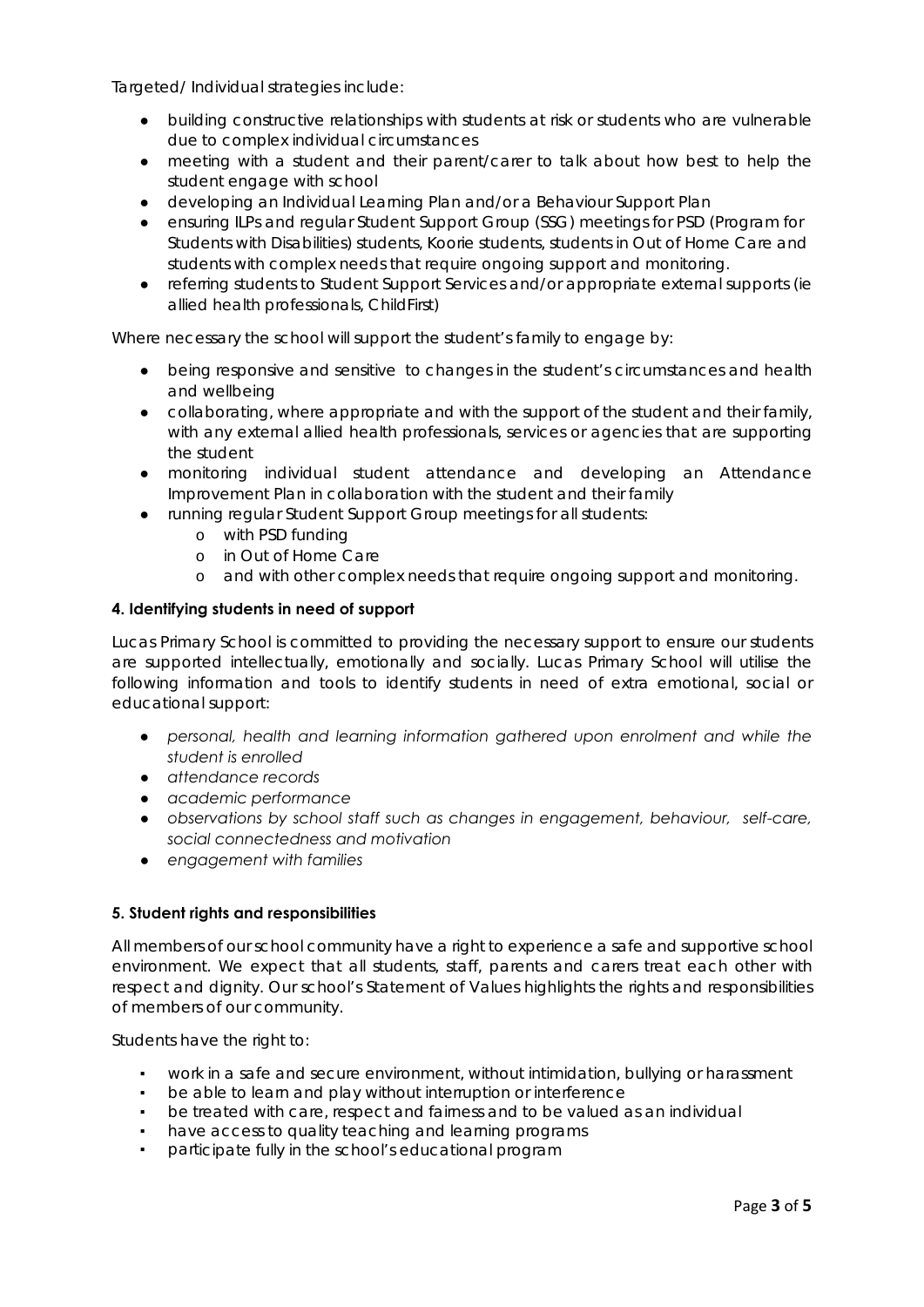Students have the responsibility to:

- participate fully in their educational program
- display positive behaviours that demonstrate respect for themselves, their peers, their teachers and members of the school community
- Respect the rights of others

Students who may have a complaint or concern about something that has happened at school are encouraged to speak to their parents or carers and approach a trusted teacher or a member of the school leadership team.

### **6. Student behavioural expectations**

Behavioural expectations of students, staff and families are grounded in our school's Statement of Values. Student bullying behaviour will be responded to consistently, in accordance with the Lucas Primary School's Bullying Prevention Policy.

When a student acts in breach of the behaviour standards of our school community, Lucas Primary School will institute a staged response, consistent with the Department's Student Engagement and Inclusion guidelines. Where appropriate, parents will be informed about the inappropriate behaviour and the disciplinary action taken by teachers and other school staff.

Disciplinary measures may be used as part of a staged response to inappropriate behaviour in combination with other engagement and support strategies to ensure that factors that may have contributed to the student's behaviour are identified and addressed. Disciplinary measures at our school will be applied fairly and consistently. Students will always be provided with an opportunity to be heard.

Suspension and expulsion are measures of last resort and will only be used in particular situations consistent with Department policy in compliance with Ministerial Order no. 1125. https://www2.education.vic.gov.au/pal/expulsions/policy

Corporal punishment is prohibited in our school and will not be used in any circumstance.

# **7. Engaging with families**

Lucas Primary School values the input of parents and carers, and we will strive to support families to engage in their child's learning and build their capacity as active learners. We aim to be partners in learning with parents and carers in our school community.

We work hard to create successful partnerships with parents and carers by:

- ensuring that all parents have access to our school policies and procedures, available on our school website
- maintaining an open, respectful line of communication between parents and staff
- providing parent volunteer opportunities so that families can contribute to school activities
- involving families with homework and other curriculum-related activities
- involving families in school decision making through School Council and feedback opportunities
- coordinating resources and services from the community for families
- including families in Student Support Groups, and developing individual plans for students
- facilitating whole school events and celebrations and actively inviting families to attend and be involved